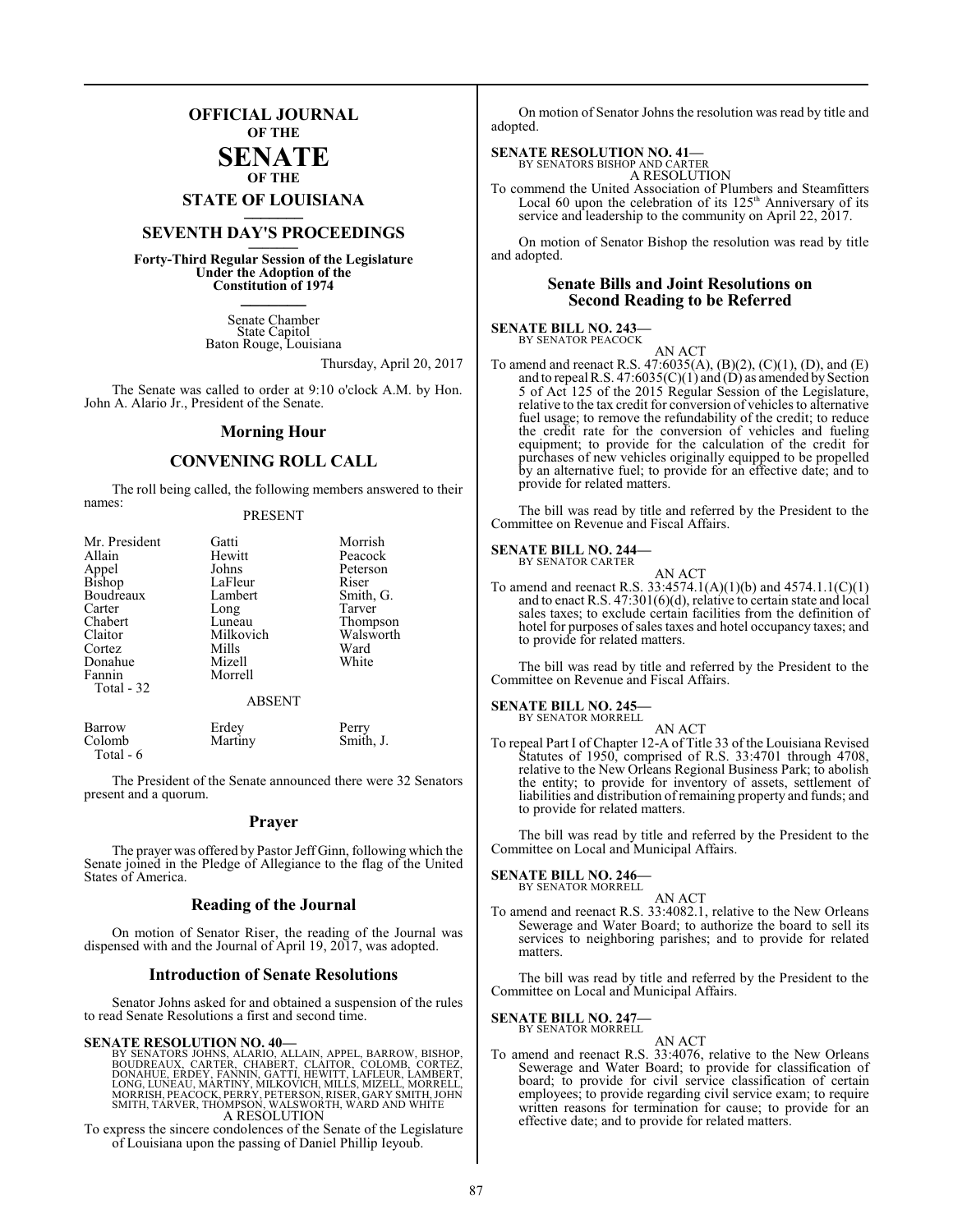# **Page 2 SENATE 7th DAY'S PROCEEDINGS**

The bill was read by title and referred by the President to the Committee on Local and Municipal Affairs.

### **SENATE BILL NO. 248—** BY SENATOR MORRELL

AN ACT

To amend and reenact R.S.  $47:6034(C)(1)(a)(ii)(aa)$  and (bb), (4), and  $(K)$  and to repeal R.S. 47:6034 $(C)(1)(a)(ii)(bb)$  as amended by Section 5 of Act No. 125 of the 2015 Regular Session of the Legislature, relative to tax credits; to provide for an annual credit cap for the musical and theatrical production income tax credit; to provide for a termination date; to provide for an effective date; and to provide for related matters.

The bill was read by title and referred by the President to the Committee on Revenue and Fiscal Affairs.

# **SENATE BILL NO. 249—**

BY SENATOR CHABERT AN ACT

To enact R.S. 49:214.5.4(E)(5), relative to theCoastal Protection and Restoration Fund; to provide for the disbursement of monies in the fund for hurricane protection purposes; to define certain terms; to provide for effectiveness; and to provide for related matters.

The bill was read by title and referred by the President to the Committee on Finance.

### **SENATE BILL NO. 250—**

BY SENATOR BOUDREAUX AND REPRESENTATIVE DUSTIN MILLER AN ACT

To amend and reenact R.S. 33:2740.39(A), (B)(2), (C)(1), (2), (3),  $(5)$ , and  $(6)$ , and  $(E)(15)(a)$  and to enact R.S. 33:2740.39(E)(15)(f), relative to the Opelousas Downtown Development District; to provide for the governance of the district; to provide for the purpose, authority, rights, powers, and duties of the district and its governing authority, including economic development and taxing authority; to provide with respect to boundaries; to provide for the levy of sales taxes; to provide for an election; and to provide for related matters.

The bill was read by title and referred by the President to the Committee on Local and Municipal Affairs.

# **SENATE BILL NO. 251—**

BY SENATOR LAFLEUR

AN ACT

To amend and reenact R.S. 39:91 and to enact Subpart F-2 of Part II-A of Chapter 1 of Subtitle I of Title 39 of the Louisiana Revised Statutes of 1950, to be comprised of R.S. 39:99.51 through 99.69, relative to the issuance of bonds to securitize the state's allocation of the economic damage settlement of the Deepwater Horizon oil spill economic damage litigation; to create the Louisiana Economic Financing Corporation; to provide for the qualifications of the members of the Louisiana Economic Financing Corporation; to provide for the authority of the Louisiana Economic Financing Corporation to issue bonds; to provide for the sale of certain assets of the state to the Louisiana Economic Financing Corporation; to provide for the deposit of the proceeds of the sale into the Deepwater Horizon Economic Damages Collection Fund; to authorize the financing, purchase, ownership, and management of payments from the Deepwater Horizon economic damage settlement; to provide for the security for the payment of the bonds; to provide for bond validation actions; to provide for tax exemptions; to provide for ancillary contracts and derivative instruments; to provide for an effective date; and to provide for related matters.

The bill was read by title and referred by the President to the Committee on Finance.

### **SENATE BILL NO. 252—**

BY SENATORS PETERSON, BISHOP AND CARTER AN ACT

To amend and reenact R.S.  $47:551(D)(4)(b)(i)$ , relative to the automobile rental tax; to provide for the dedication of the local automobile rental tax collected in Orleans Parish; to provide for an effective date; and to provide for related matters.

The bill was read by title and referred by the President to the Committee on Revenue and Fiscal Affairs.

### **SENATE BILL NO. 253—** BY SENATOR RISER

AN ACT To enact R.S. 47:297.14, relative to individual income tax; to provide for a credit against state income taxes for certain medical expenses paid by certain state employees; and to provide for related matters.

The bill was read by title and referred by the President to the Committee on Revenue and Fiscal Affairs.

# **Senator Long in the Chair**

# **Senate Resolutions on Second Reading**

**SENATE RESOLUTION NO. 36—** BY SENATOR BARROW

A RESOLUTION

To recognize the month of April as Sarcoidosis Awareness Month in Louisiana and to designate April 19, 2017, as Sarcoidosis Awareness Day at the state capitol.

On motion of Senator Barrow the resolution was read by title and adopted.

# **SENATE RESOLUTION NO. 37—**

BY SENATORS HEWITT AND GATTI A RESOLUTION

To recognize the Junior Auxiliary of Slidell and to designate April 2- 8, 2017, as Junior Auxiliary Week at the Louisiana Senate.

On motion of Senator Hewitt the resolution was read by title and adopted.

## **SENATE RESOLUTION NO. 38—**

BY SENATOR BISHOP A RESOLUTION

To commend the 2016-2017 University of New Orleans Privateers Men's Basketball team as the 2016-2017 Southland Conference Champions; to commend Head Coach Mark Slessinger as the 2016-2017 Southland Coach of the Year and 2016-2017 Louisiana Coach of the Year; and to commend Erik Thomas as the 2016-2017 Southland Conference Player of the Year and 2016-2017 Louisiana Player of the Year.

On motion of Senator Bishop the resolution was read by title and adopted.

## **SENATE RESOLUTION NO. 39—** BY SENATOR MILKOVICH

A RESOLUTION

To direct each state retirement system to provide the Senate Committee on Retirement with comprehensive quarterly reports on the funds invested, a listing of each investment and with whom, the returns on each investment and the fees paid for services related to that investment, the formula by which the fees are calculated, and to whom paid, commencing with the quarter beginning on July 1, 2017.

The resolution was read by title and referred by the President to the Committee on Retirement.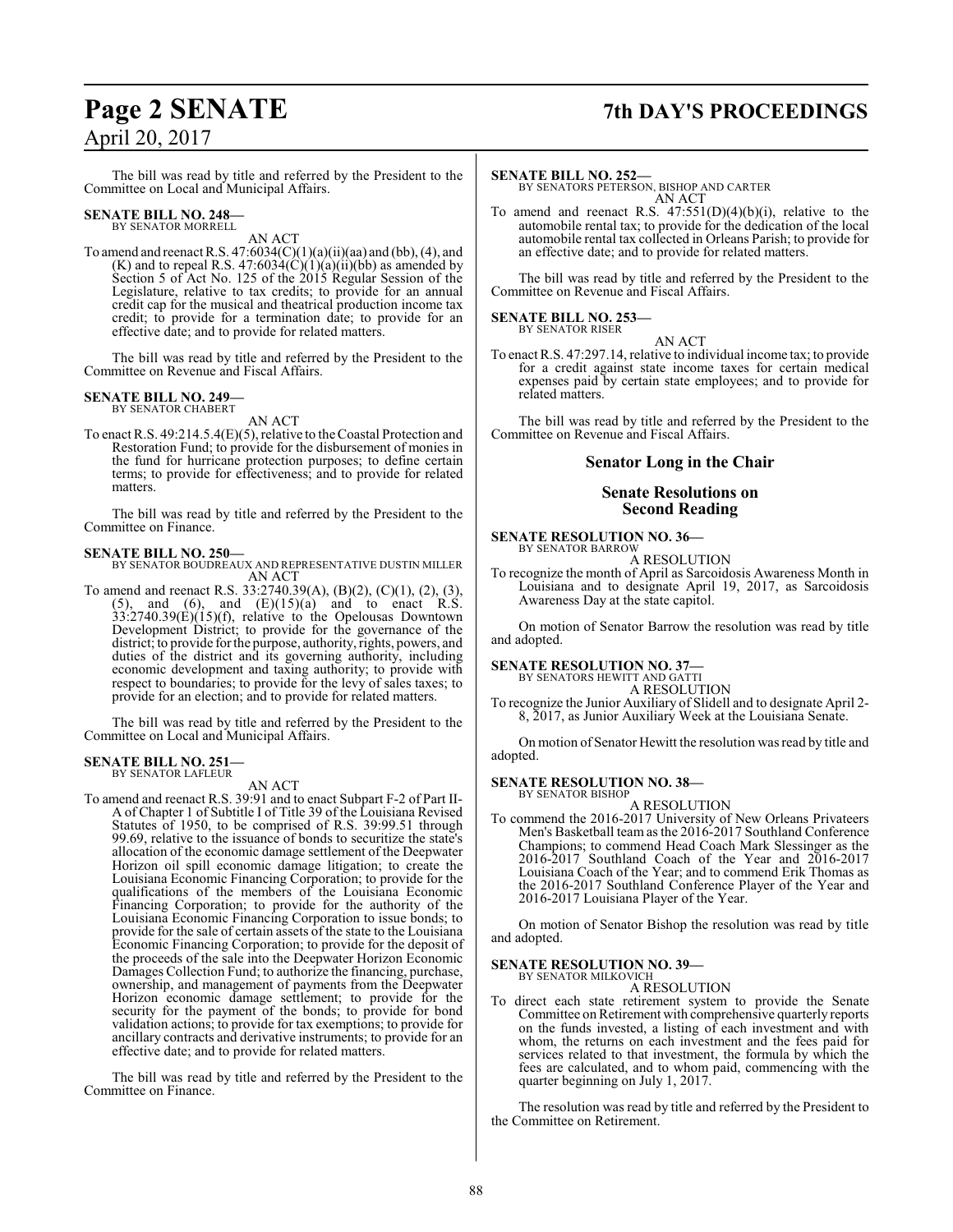# **7th DAY'S PROCEEDINGS Page 3 SENATE**

# **Senate Concurrent Resolutions on Second Reading**

**SENATE CONCURRENT RESOLUTION NO. 36—**<br>BY SENATORS PEACOCK AND GATTI AND REPRESENTATIVES<br>BAGLEY AND JENKINS

A CONCURRENT RESOLUTION

To commend and congratulate the Louisiana Association for the Blind of Shreveport, Louisiana, on the occasion of its Ninetieth Anniversary and to recognize the many opportunities and enrichment it provides for the visually impaired.

The concurrent resolution was read by title. Senator Peacock moved to adopt the Senate Concurrent Resolution.

# **ROLL CALL**

The roll was called with the following result:

### YEAS

| Mr. President<br>Allain<br>Bishop<br>Boudreaux<br>Carter<br>Chabert<br>Claitor<br>Cortez<br>Erdey<br>Fannin<br>Total - 30 | Gatti<br>Hewitt<br>Johns<br>LaFleur<br>Lambert<br>Long<br>Luneau<br>Milkovich<br>Mills<br>Mizell | Morrell<br>Morrish<br>Peacock<br>Peterson<br>Riser<br>Smith, G.<br>Tarver<br>Thompson<br>Walsworth<br>Ward |
|---------------------------------------------------------------------------------------------------------------------------|--------------------------------------------------------------------------------------------------|------------------------------------------------------------------------------------------------------------|
|                                                                                                                           | <b>NAYS</b>                                                                                      |                                                                                                            |
| Total - 0                                                                                                                 |                                                                                                  |                                                                                                            |

# ABSENT

| Appel<br>Barrow<br>Colomb<br>Total - 8 | Donahue<br>Martiny<br>Perry | Smith, J.<br>White |
|----------------------------------------|-----------------------------|--------------------|
|                                        |                             |                    |

The Chair declared the Senate adopted the Senate Concurrent Resolution and ordered it sent to the House.

# **SENATE CONCURRENT RESOLUTION NO. 37—**

BY SENATOR PEACOCK A CONCURRENT RESOLUTION

To commend the officers and members of the Bossier Chamber of Commerce on the occasion of its seventieth anniversary.

The concurrent resolution was read by title. Senator Peacock moved to adopt the Senate Concurrent Resolution.

# **ROLL CALL**

The roll was called with the following result:

# YEAS

| Mr. President | Gatti         | Morrell   |
|---------------|---------------|-----------|
| Allain        | Hewitt        | Morrish   |
| Bishop        | Johns         | Peacock   |
| Boudreaux     | LaFleur       | Peterson  |
| Carter        | Lambert       | Smith, G. |
| Chabert       | Long          | Tarver    |
| Claitor       | Luneau        | Thompson  |
| Cortez        | Milkovich     | Walsworth |
| Erdey         | Mills         | Ward      |
| Fannin        | Mizell        |           |
| Total - 29    |               |           |
|               | <b>BTATTO</b> |           |

NAYS

Total - 0

# April 20, 2017

# ABSENT

| Appel     | Donahue | Riser |
|-----------|---------|-------|
| Barrow    | Martiny | Smith |
| Colomb    | Perry   | White |
| Total - 9 |         |       |

Donahue Riser<br>Martiny Smith, J.

The Chair declared the Senate adopted the Senate Concurrent Resolution and ordered it sent to the House.

# **Senate Bills and Joint Resolutions on Second Reading Reported by Committees**

# **SENATE BILL NO. 4—**<br>BY SENATOR MARTINY

AN ACT

To enact R.S. 51:703(D)(4)(d), relative to investment adviser representatives; to provide for registration; to provide for examination and certification requirements; to exempt certain persons from the examination and certification requirements; to provide for an effective date; to provide for certain terms and conditions; and to provide for related matters.

Reported with amendments by the Committee on Commerce, Consumer Protection, and International Affairs.

# **SENATE COMMITTEE AMENDMENTS**

Amendments proposed by Senate Committee on Commerce, Consumer Protection and InternationalAffairs to Original Senate Bill No. 4 by Senator Martiny

# AMENDMENT NO. 1

On page 2, delete line 5, and insert:

Section 2. This Act shall become effective upon signature by the governor or, if not signed by the governor, upon expiration of the time for bills to become law without signature by the governor, as provided by Article III, Section 18 of the Constitution of Louisiana. If vetoed by the governor and subsequently approved by the legislature, this Act shall become effective on the day following such approval."

On motion of Senator White, the committee amendment was adopted. The amended bill was read by title, ordered engrossed and passed to a third reading.

### **SENATE BILL NO. 55—** BY SENATOR MILLS

AN ACT

To amend and reenact R.S. 40:973(A) and 978(F) and to enact R.S. 40:978.3, relative to prescribing controlled dangerous substances; to provide for automatic renewal in the prescription monitoring program; to provide for mandated access of the programby prescribers; to provide for exceptions; to provide for continuing education requirements; to provide for rulemaking; to provide for effective dates; and to provide for related matters.

Reported with amendments by the Committee on Health and Welfare.

# **SENATE COMMITTEE AMENDMENTS**

Amendments proposed by Senate Committee on Health and Welfare to Original Senate Bill No. 55 by Senator Mills

# AMENDMENT NO. 1

On page 2, line 11, after "prescriber" insert "**or his delegate**"

# AMENDMENT NO. 2

On page 2, lines 12 and 13, delete "Schedule II controlled dangerous substance" and insert "**opioid**"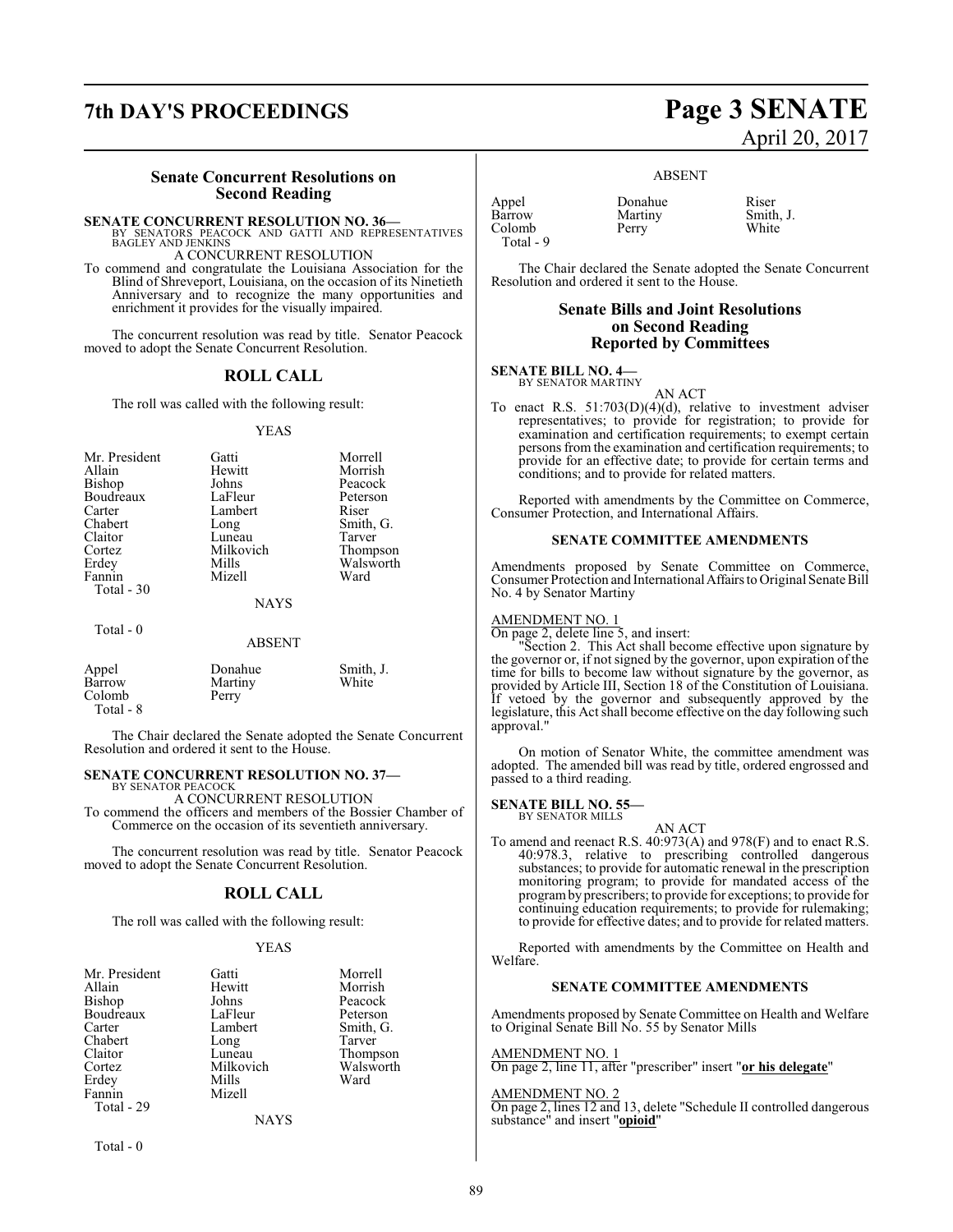# **Page 4 SENATE 7th DAY'S PROCEEDINGS**

AMENDMENT NO. 3

On page 2, line 22, change "**hospital inpatient**" to "**patient being treated in a hospital**"

AMENDMENT NO. 4 On page 2, between lines 27 and 28, insert the following: "**(e) No more than a single seven day supply of the drug is prescribed or administered to a patient.**"

# AMENDMENT NO. 5

On page 3, delete lines 22 through 29 and on page 4, delete lines 1 and 2 and insert the following: "**holds a controlled dangerous substance license shall obtain three credit hours of continuing education as a prerequisite to license renewal with their professional licensing board. Successful completion of this requirement once shall satisfy the requirement in full.**"

# AMENDMENT NO. 6

On page 4, line 3, delete "**(4)**" and insert "**(2)**"

On motion of Senator Mills, the committee amendment was adopted. The amended bill was read by title, ordered engrossed and passed to a third reading.

# **SENATE BILL NO. 66—** BY SENATOR BARROW

AN ACT

To amend and reenact R.S. 46:2605(A)(6) and 2607, to enact R.S. 46:2605(A)(7), and to repeal R.S. 46:2801, relative to the Children's Cabinet; to provide for extension of the Cabinet; to provide for duties of the Children's Cabinet Advisory Board; to provide for the repeal of the Child Poverty Prevention Council for Louisiana; and to provide for related matters.

Reported with amendments by the Committee on Health and Welfare.

# **SENATE COMMITTEE AMENDMENTS**

Amendments proposed by Senate Committee on Health and Welfare to Original Senate Bill No. 66 by Senator Barrow

AMENDMENT NO. 1

On page 1, delete lines 2 and 3 and insert the following:

"To amend and reenact R.S.  $36:4(B)(8)$  and R.S.  $46:2402(3)$  and  $(6)$ ,  $2403(A), (D)(1)$  and  $(E), 2404(A), (B)(1)$  and  $(2)$  and  $(G), 2405,$  $2406(A), (B), (D), (E), (F)$  and  $(G), 2407, 2605(A)(6)$  and  $2607,$ to enact R.S.  $46:2404(H)$ ,  $2603(A)(7)$  and  $2605(A)(7)$ , and to repeal R.S. 36:478(F) and (K) and 802.9 and R.S. 46:450.4 and 2801, relative to the Children's Cabinet; to provide for extension  $\alpha$ f

# AMENDMENT NO. 2

On page 1, line 5, after "Louisiana;" insert "to provide for the transfer of the Children's Trust Fund to the Children's Cabinet; to provide for duties of the Children's Cabinet relative to the Children's Trust Fund; to provide for Children's Trust Fund staff reallocation;

# AMENDMENT NO. 3

On page 1, delete lines 8 and 9 and insert the following:

"Section 1. R.S. 36:4(B)(8) is hereby amended and reenacted to read as follows:

\* \* \* (8) The Children's Cabinet and the Children's Cabinet Advisory Board, as more specifically provided in R.S. 46:2601 through 2607, **the Children's Trust Fund, as more specifically provided in R.S. 46:2401 through 2407,** and the Council on the Status of Grandparents Raising Grandchildren, as more specifically provided

§4. Structure of executive branch of state government \* \* \*

B.

the governor.

Section 2. R.S. 46:2402(3) and (6), 2403(A), (D)(1) and (E), 2404(A), (B)(1) and (2) and (G), 2405, 2406(A), (B), (D), (E), (F) and  $(G)$ , 2407, 2605 $(A)(6)$  and 2607 are hereby amended and reenacted and R.S.  $46:2404(H)$ ,  $2603(A)(7)$  and  $2605(A)(7)$  are hereby enacted to read as follows:

§2402. Definitions

Except where the context clearly indicates otherwise, in this Chapter:

\* \* \* (3) "Department" means the Department of Children and Family Services. **"Cabinet" means the Children's Cabinet, as provided for in R.S. 46:2601 et seq.**

\* \* \* (6) "Office"meansthe office of children and family services **the governor**.

\* \* \* §2403. Creation of the Children's Trust Fund

A. There is hereby established a special fund in the state treasury to be known as the "Children's Trust Fund", consisting of monies provided by the legislature and monies received from any other sources, including funds derived from donations of income tax refunds as provided in R.S. 47:120.33 **47:120.35** and funds derived from fees as provided in Subsection B hereof. The legislature shall make yearly appropriations to the fund for the purposes set forth in this Chapter to the extent that state funds are available.

\* \* \* D.(1) The monies in the fund shall be used solely for programs designed to prevent the physical and sexual abuse and gross neglect of children. Disbursement ofthe amount appropriated each year shall be made as determined **by the Children's Cabinet with consideration of recommendations made** by the Children's Trust Fund Board. All unexpended and unencumbered monies in this fund at the end of the fiscal year shall remain to the credit of the fund.

\* \* \* E. The board **Children's Cabinet**shall determine the eligibility of programs to receive funding **based upon a non-biased scoring system by a volunteer grant reviewer and recommendations by the Children's Trust Fund Board**, and the administration of the fund shall be exercised by the office of children and family services of the Department of Children and Family Services **the governor** in accordance with the directives of the board **cabinet** and the provisions of R.S. 36:802.9 **36:4(B)(8)** and R.S. 46:2407.

§2404. Louisiana Children's Trust Fund Board; created; membership A. There is hereby established the Louisiana Children's Trust Fund Board within the office of **the governor, which shall serve as a subcommittee of the Children's Cabinet** children and family services of the Department of Children and Family Services.

B. The Louisiana Children's Trust Fund Board shall be composed of fifteen members as follows:

(1) The secretary of the Department of Children and Family rices, or his designee. The executive director of the Children's **Cabinet, or his designee.**

(2) The assistant secretary of the office of children and family services of the Department of Children and Family Services**, or his designee**.

\* \* \* G. The board shall **make recommendations to the Children's Cabinet on the following**:

(1) Promulgate rules **Rules** and regulations necessary to implement the provisions of this Chapter.

(2) Review, evaluate, adopt, coordinate, and revise the **The** comprehensive state plan for child abuse prevention, as provided in R.S. 46:2406 and funded through the Children's Trust Fund.

(3) Have the authority to contract, in accordance with applicable provisions of state law, for the provision of services needed to coordinate, develop, and write a comprehensive state plan for child abuse prevention.

(4) Review, evaluate, and award grants **Funding amounts of grant proposals** from the fund for child abuse and neglect prevention programs as provided in R.S. 46:2407.

(5) Prepare and submit an annual report to the legislature and to the governor sixty days prior to each regular legislative session.

in R.S. 46:2605.1 through 2605.3, shall be placed within the office of \* \* \*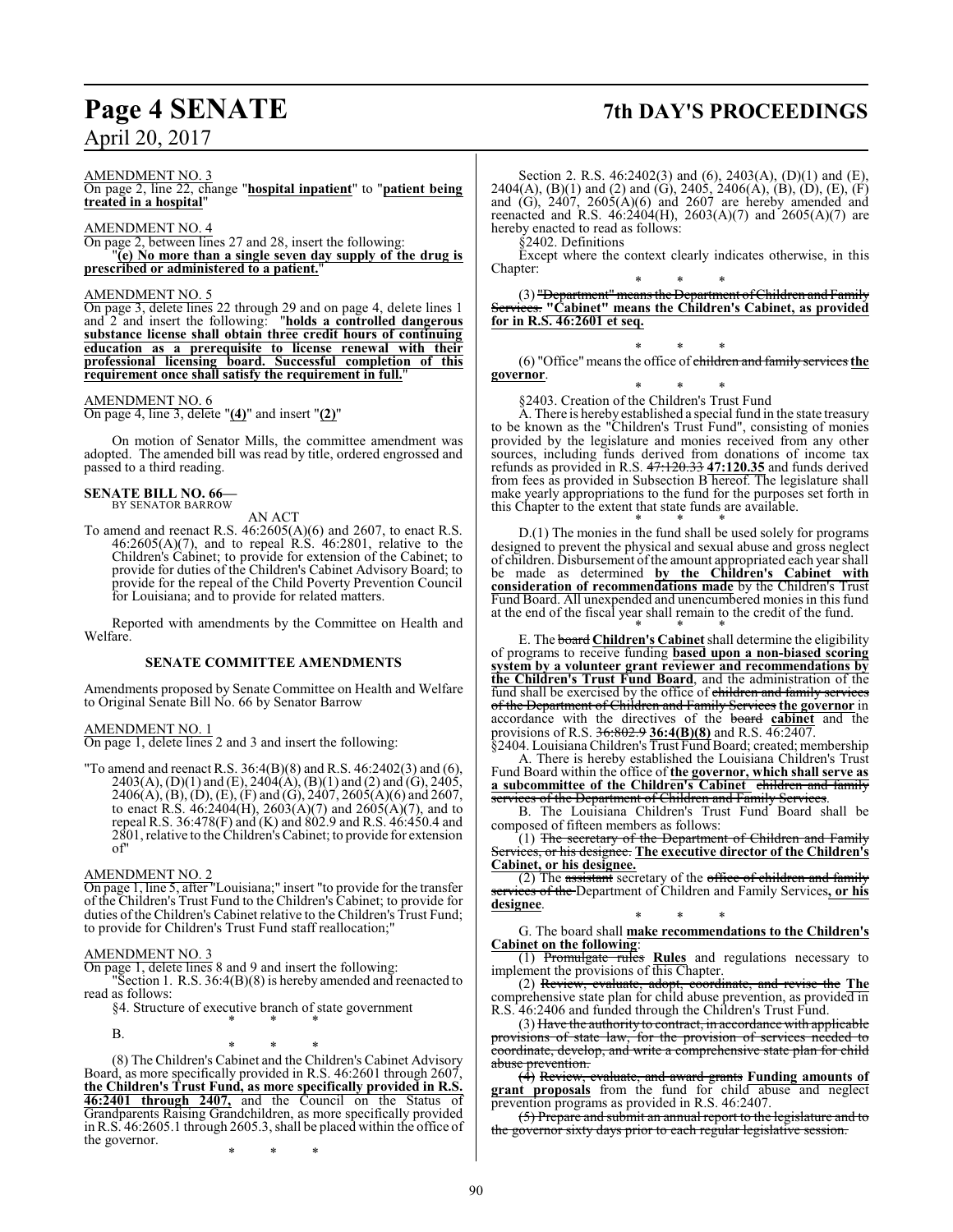# **7th DAY'S PROCEEDINGS Page 5 SENATE**

# April 20, 2017

(6) **(4)** Adopt the budget request **Budget requests** for the board **that if approved by the cabinet shall be presented by the executive director of the cabinet to the** and present it to the office of children and family services, the governor and the executive budget office, and the Joint Legislative Committee on the Budget.

(7) **(5)** Monitor, evaluate, and review the **The** development and quality of services and child abuse prevention programs funded through the Children's Trust Fund.

(8) Develop, implement, and administer a community-based family center program in accordance with R.S. 46:450.4.

**H. The board shall prepare and submit to the cabinet for review an annual report regarding the status of the fund that, once approved by the cabinet, shall be submitted to the legislature sixty days prior to each regular legislative session.**

§2405. Louisiana Children's Trust Fund Board; staff; duties

A. The board, with the approval of the secretary of the department **executive director of the Children's Cabinet**, shall appoint an executive director **a coordinator** for the board who shall be in the unclassified service **and who shall report to the executive director of the Children's Cabinet**.

B. The commissioner of administration shall make available one additional position to the table of organization of the office of children and family services **the governor** in order to provide for the position of executive director **Children's Trust Fund coordinator**.

C. The director **coordinator** shall **perform duties and functions as required by the board and under the direction of the executive director of the cabinet.**:

(1) Prepare the annual budget request for the board for adoption by the board.

(2) Act as agent for the board in the performance of its duties and subject to its direction and serve as secretary of the board.

§2406. Comprehensive state plan for child abuse prevention

A. The board shall review and adopt **make recommendationsto** the cabinet regarding the comprehensive state plan and any revision thereof, prior to transmittal of the plan as provided in this Section.

B. On or before January 1, 1989, the board **The cabinet** shall transmit the comprehensive state plan for child abuse prevention programs funded through the Children's Trust Fund to the governor, the president of the Senate, and the speaker of the House of Representatives **every five years beginning on January 1, 2018, and shall be reviewed for necessary changes by the cabinet annually**. \* \* \*

D. The board shall **recommend** by rule **rules to the cabinet that** establish procedures for preparation and adoption of the plan.

E. Prior to adoption of the state plan, the board **cabinet** shall submit the plan it proposes to adopt to the Committees on Health and Welfare of the Senate and House of Representatives for their approval as provided in R.S. 49:968. The comprehensive state plan shall be subject to approval as provided in R.S. 49:968.

F. The board shall review the state plan at least biennially and the board shall adopt **make recommendations to the cabinet regarding** any needed revision.

G. The Department of Children and Family Services, the Department of Public Safety and Corrections, and the Department of Education shall participate and cooperate in the development of the state plan **as deemed necessary by the cabinet**.

§2407. Funding of children's trust fund programs

A. The board in its annual budget request **cabinet**, shall identify the amount of funds necessary for the implementation of this Chapter.

B. Monies appropriated or otherwise made available to the board **cabinet** to implement the provisions ofthis Chapter shall be disbursed as follows:

(1) The board **cabinet** shall adopt a formula **based on a recommendation by the board** for the distribution of funds from the Children's Trust Fund for programs and services for child abuse prevention which shall provide for the allocation of funds in each state planning district based upon the percentage of the total state reported cases of abuse and neglect reported in the state planning district and the percentage of the total state population under the age of eighteen years and upon the service and program needs of the district, and after 1, 1989, the comprehensive state plan.

(2) Any funds which are not utilized within a state planning district shall be reallocated to the remaining districts in accordance with the formula required by Paragraph (1) of this Subsection.

(3) Ten percent of the amount appropriated to the board **cabinet** may be used for administrative costs **of the board**. This ten percent limitation shall not apply to costs for plan development and shall include provisions for staff support.

C. Appropriations made for distribution by the board **cabinet**for programs and services shall be deposited in the fund and shall be disbursed by the office **of the governor** in accordance with directives of the board **cabinet**.

D. The board shall develop and**, once approved by the cabinet,** publish solicitations for grant proposals for grants to be funded from the Louisiana Children's Trust Fund for child abuse prevention programs and services which are designed to meet identified priorities.

(1) After January 1, 1989, these priorities **Priorities** shall be based upon information contained in the comprehensive state plan.

(2) A priority ranking shall be made based upon the extent to which a proposal meets identified needs, criteria for cost effectiveness, an evaluation component providing outcome data, and a determination that the proposal provides a mechanism for coordinating and integrating preventive services with other services deemed necessary for working effectively with families who are at risk of child abuse or neglect. Priority shall be given to primary and secondary prevention programs and services.

E. The office board shall review and evaluate all proposals submitted for grants for children's trust fund programs **funding** and services **and make recommendations to the cabinet regarding grant awards**.**The cabinet will make the final approval on grant awards.**

F. On and after January 1, 1989, all **All** budget requests submitted by any private nonprofit agency to the legislature for funding of programs related to child abuse prevention shall conform to the comprehensive state plan **application process** and any subsequent revision of the plan adopted pursuant to the provisions of this Chapter. The services and programs of the Department of Children and Family Services or any other public agency shall not be subject to the provisions of this Subsection. \* \* \*

§2603. Children's Cabinet; powers and duties

A. In order to carry out the purposes of this Chapter and the purposes for which it is created, the Children's Cabinet shall:

## \* \* \* **(7) Administer the Children's Trust Fund provided for in R.S. 46:2401 et seq.** \* \* \*"

# AMENDMENT NO. 4

On page 2, delete line 15 and insert:

Section 3. R.S. 36:478(F) and (K) and 802.9 and R.S. 46:450.4 and 2801 are hereby repealed.

On motion of Senator Mills, the committee amendment was adopted. The amended bill was read by title, ordered engrossed and passed to a third reading.

## **SENATE BILL NO. 75—**

BY SENATOR MILLS

AN ACT To amend and reenact R.S. 36:259, 801.1(A), the introductory paragraph of 802, and 803, R.S. 37:753(B), (C)(4) and (J),  $832(\overline{B})(2)$ , 916(B), 962, 1042, 1104(A), (B)(1), and (C),  $1174(B)$ ,  $1263(B)$ , (D) and (E),  $1515(A)(2)$  and (3), (C), (D), (E) and  $(F)$ , 2102 $(A)$ , 2353 $(A)(1)$ ,  $(2)$  and  $(3)$ , the introductory paragraph of  $2403(B)$ ,  $2455(B)(1)$  and  $(5)$ ,  $2503(A)(3)(c)$ ,  $265\overline{4}$ (A), (B), (C) and (D), the introductory paragraph of 2704(A), (A)(5), (B) and (C), 2802(A)(1), (C), (D), (E), (F) and (G),  $3061(A)(1)(a)$ , the introductory paragraph of  $3084(B)(1)$ and (C), the introductory paragraph of  $320I(B)(1)$  and  $(B)(1)(c)$ and  $(C)$ , the introductory paragraph of 3389 $(B)$ , 3444 $(A)$ ,  $(B)$ and (C), 3463(A), (B) and (E),  $3554(A)(1)$  and (B), 3703(B)(1), and R.S. 49:992(D)(5) and (G), to enact R.S. 36:260, R.S. 37:753(C)(5), 2102(C), 2403(B)(6), 2802(H), 3061(A)(1)(d),  $3084(B)(1)(e)$ ,  $3201(B)(1)(e)$  and  $(F)$ ,  $3389(B)(6)$ ,  $3554(A)(3)$ , and 3703(B)(8), and to repeal R.S. 37:1263(F) and R.S.  $40:5.11(C)$ ,  $(D)$ ,  $(E)$  and  $(F)$ , relative to the health profession licensing boards created within the Louisiana Department of Health; to provide for responsibilities of the Louisiana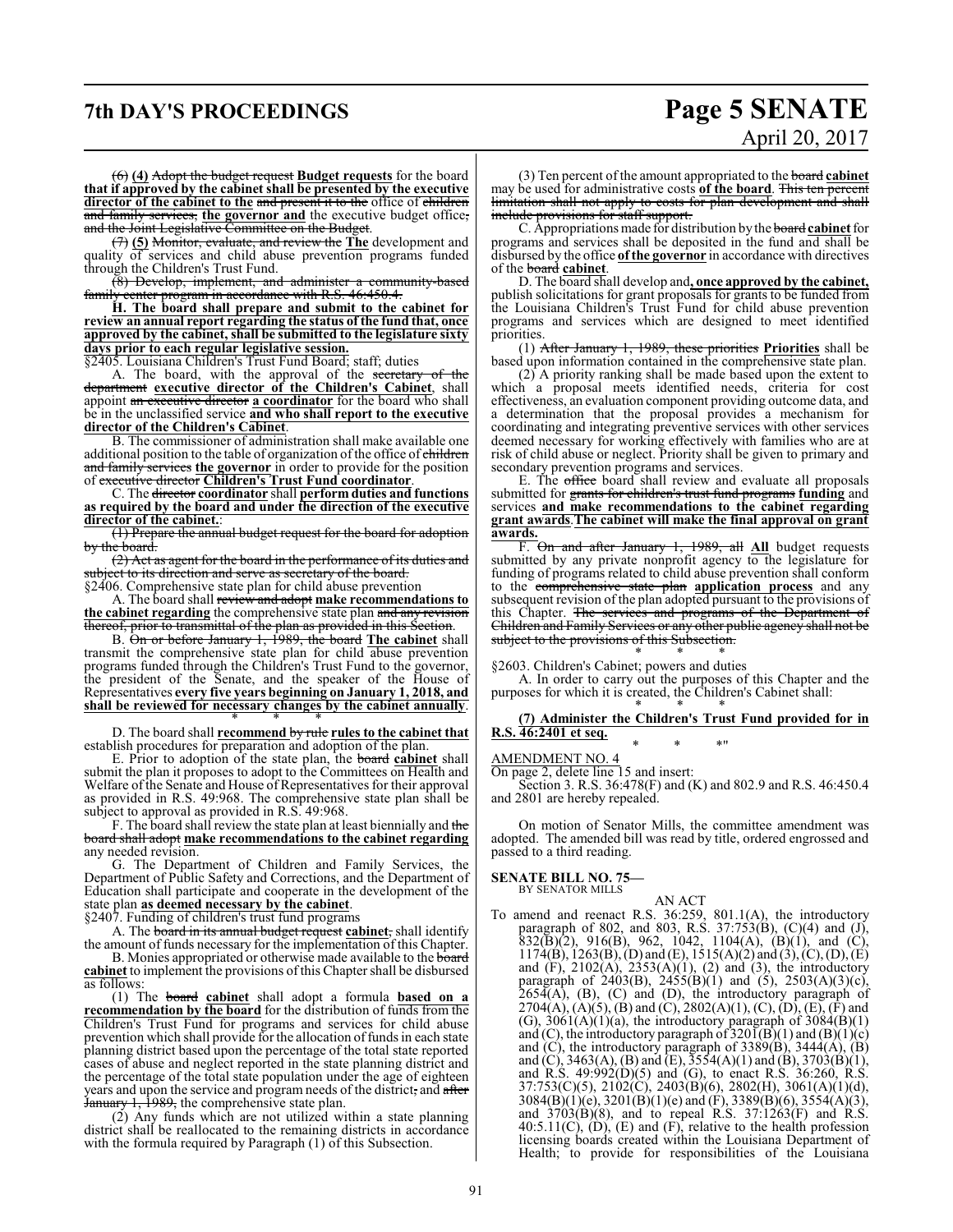# **Page 6 SENATE 7th DAY'S PROCEEDINGS**

Department of Health; to provide for responsibilities of the health profession licensing boards created within the Louisiana Department of Health; to provide for board membership; to provide for effective dates; and to provide for related matters. Reported with amendments by the Committee on Health and Welfare. **SENATE COMMITTEE AMENDMENTS** Amendments proposed by Senate Committee on Health and Welfare to Original Senate Bill No. 75 by Senator Mills AMENDMENT NO. 1 On page 11, line 25, after "**Board of**" delete "**Wholesale**" and after "**Drug**" insert "**and Device**" AMENDMENT NO. 2 On page 15, line 2, delete "**for the sole purpose of ensuring**" and insert "**with the mission to ensure**" AMENDMENT NO. 3 On page 15, lines 3 and 4, delete "**that are appropriately trained and duly**" and on line 4, after "**Louisiana**"insert a "**.**"and delete the remainder of the line and delete lines 5 through 7 AMENDMENT NO. 4 On page 15, line 8, at the beginning of the line insert "**In order to fulfill their mission, the legislature**" AMENDMENT NO. 5 On page 16, line 8, after "**act.**" delete the remainder of the line and delete lines 9 through 14. AMENDMENT NO. 6 On page 16, delete lines 27 through 29 AMENDMENT NO. 7 On page 17, line 1, after "**(3)**"insert "**(a)**" AMENDMENT NO. 8 On page 17, line 4, after "**dismissed**" insert "**and all materials collected during the investigation shall be destroyed**" AMENDMENT NO. 9 On page 17, between lines 5 and 6, insert the following: "**(b) The investigation time line established in this Paragraph may only be extended if there is an active federal agency investigation of the licensee and the federal agency requests the board not to take action against the licensee as such would impede a federal case.**" AMENDMENT NO. 10 On page 17, line 6, after "**report**" insert "**, including the lead investigator's recommendation,**" AMENDMENT NO. 11 On page 17, line 18, after "**law**" insert "**or regulation**" and after "**board**" change "**may**" to "**shall**" AMENDMENT NO. 12 On page 17, line 22, after "**A**" delete "**plain, concise, and definite**" and insert "**plain and concise**" and after "**the**" delete "**essential**" AMENDMENT NO. 13 On page 17, at the end of line 29, insert "**The licensee shall have thirty days to request an informal reconsideration or may immediately file for a hearing with the division of administrative** law. AMENDMENT NO. 14 On page 18, at the end of line 2, insert "**If the licensee does not wish to negotiate a consent decree he may immediately file for a hearing with the division of administrative law.**" AMENDMENT NO. 15 On page 18, at the end of line 6, insert "**The licensee shall have thirty days from the date of receipt of the notice of adverse or disciplinary action by the board to file for a hearing with the division of administrative law. Such appeal shall be suspensive.**" AMENDMENT NO. 16 On page 18, lines 13 and 14, delete "**negotiate a per-appeal cost and**" AMENDMENT NO. 17 On page 20, between lines 26 and 27, insert the following: "**K. Nothing in this Section shall be construed to change any of the following provisions and practices of the licensing boards or their licensees: (1) Scope of practice of the individuals licensed by each of the boards. (2) Ability to develop and administer exams, develop applications, process applications, and issue licenses. (3) Ability to conduct investigations, subpoena information, make determinations on complaints, and issue notices regarding disciplinary actions. (4) Ability to promulgate rules. (5) Ability to negotiate a settlement or consent decree with a licensee. (6) Ability to conduct hearings in matters that are not disciplinary or adverse.**" AMENDMENT NO. 18 On page 23, line 26, delete "**under the authority of the office**" and insert "**identified in R.S. 36:259(A)**" and on line 27, delete "**under the authority of the office**" and insert "**identified in R.S. 36:259(A)**" AMENDMENT NO. 19 On page 23, between lines 28 and 29, insert the following: "**(v) Shall not have nor shall ever have had a material financial interest in the health care profession.**" AMENDMENT NO. 20 On page 25, line 5, delete "**under the authority of the office**" and insert "**identified in R.S. 36:259(A)**" and on line 6, delete "**under the authority of the office**" and insert "**identified in R.S. 36:259(A)**" AMENDMENT NO. 21 On page 25, between lines 7 and 8, insert the following: "**(v) Shall not have nor shall ever have had a material financial interest in the health care profession.**" AMENDMENT NO. 22 On page 25, line 21, delete "**under the authority of the office**" and insert "**identified in R.S. 36:259(A)**" and on line 22, delete "**under the authority of the office**" and insert "**identified in R.S. 36:259(A)**" AMENDMENT NO. 23 On page 25, between lines 23 and 24, insert the following: "**(e) Shall not have nor shall ever have had a material financial interest in the health care profession.**" AMENDMENT NO. 24 On page 26, lines 23 and 24, delete "**under the authority of the office**" and insert "**identified in R.S. 36:259(A)**" and on line 25, delete "**under the authority of the office**" and insert "**identified in R.S. 36:259(A)**" AMENDMENT NO. 25 On page 26, between lines 26 and 27, insert the following: "**(e) Shall not have nor shall ever have had a material financial interest in the health care profession.**"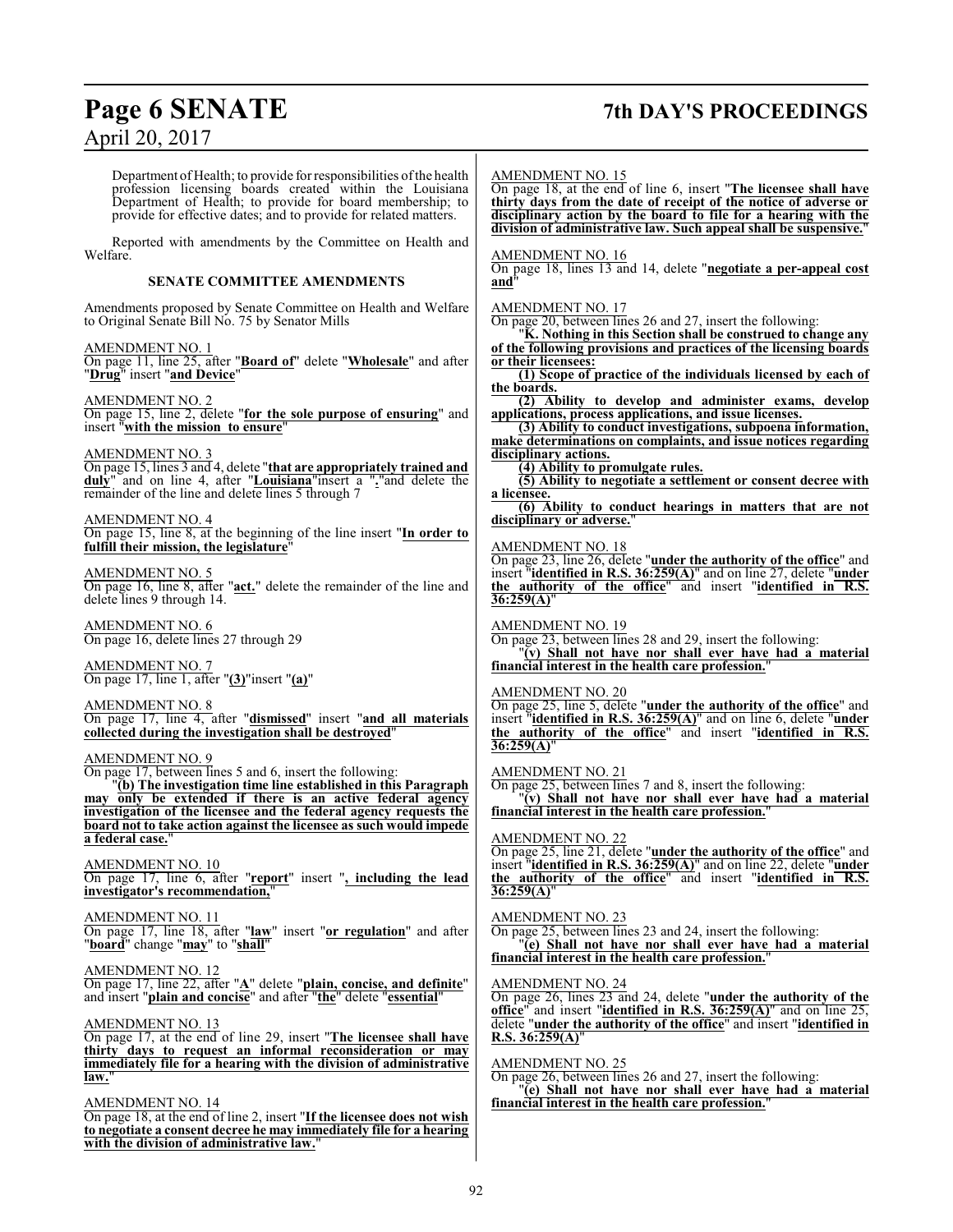# **7th DAY'S PROCEEDINGS Page 7 SENATE**

# April 20, 2017

AMENDMENT NO. 26 On page 28, lines 3 and 4, delete "**under the authority of the office**" and insert "**identified in R.S. 36:259(A)**" and on line 5, delete "**under the authority of the office**" and insert "**identified in R.S. 36:259(A)**" AMENDMENT NO. 27 On page 28, between lines 6 and 7, insert the following: "**(e) Shall not have nor shall ever have had a material financial interest in the health care profession.**" AMENDMENT NO. 28 On page 30, line 5, delete "**under the authority of the office**" and insert "**identified in R.S. 36:259(A)**" and on line 6, delete "**under the authority of the office**" and insert "**identified in R.S. 36:259(A)**" AMENDMENT NO. 29 On page 30, between lines 7 and 8, insert the following: "**(ee) Shall not have nor shall ever have had a material financial interest in the health care profession.**" AMENDMENT NO. 30 On page 31, lines 14 and 15, delete "**under the authority of the office**" and insert "**identified in R.S. 36:259(A)**" and on line 16, delete "**under the authority of the office**" and insert "**identified in R.S. 36:259(A)**" AMENDMENT NO. 31 On page 31, between lines 17 and 18, insert the following: "**(e) Shall not have nor shall ever have had a material financial interest in the health care profession.**" AMENDMENT NO. 32 On page 32, lines 20 and 21, delete "**under the authority of the office**" and insert "**identified in R.S. 36:259(A)**" and on line 22, delete "**under the authority of the office**" and insert "**identified in R.S. 36:259(A)**" AMENDMENT NO. 33 On page 32, between lines 23 and 24, insert the following: "**(e) Shall not have nor shall ever have had a material financial interest in the health care profession.**" AMENDMENT NO. 34 On page 34, lines 7 and 8, delete "**under the authority of the office**" and insert "**identified in R.S. 36:259(A)**" and on line 9, delete "**under the authority of the office**" and insert "**identified in R.S. 36:259(A)**" AMENDMENT NO. 35 On page 34, between lines 10 and 11, insert the following: "**(e) Shall not have nor shall ever have had a material financial interest in the health care profession.**" AMENDMENT NO. 36 On page 35, lines 18 and 19, delete "**under the authority of the office**" and insert "**identified in R.S. 36:259(A)**" and on line 20, delete "**under the authority of the office**" and insert "**identified in R.S. 36:259(A)**" AMENDMENT NO. 37 On page 35, between lines 21 and 22, insert the following: "**(e) Shall not have nor shall ever have had a material financial interest in the health care profession.**" AMENDMENT NO. 38 On page 36, line 29, delete "**under the authority of the office**" and insert "**identified in R.S. 36:259(A)**" AMENDMENT NO. 39 On page 37, line 1, delete "**under the authority of the office**" and insert "**identified in R.S. 36:259(A)**" AMENDMENT NO. 40 On page 37, between lines 2 and 3, insert the following: **36:259(A)**" **36:259(A)**" **36:259(A)**" **36:259(A)**" AMENDMENT NO. 49

"**(ee) Shall not have nor shall ever have had a material financial interest in the health care profession.**"

# AMENDMENT NO. 41

On page 37, line 21, delete "**under the authority of the office**" and insert "**identified in R.S. 36:259(A)**" and on line 22, delete "**under the authority of the office**" and insert "**identified in R.S.**

# AMENDMENT NO. 42

On page 37, between lines 23 and 24, insert the following: "**(v) Shall not have nor shall ever have had a material financial interest in the health care profession.**"

# AMENDMENT NO. 43

On page 38, line 25, delete "**under the authority of the office**" and insert "**identified in R.S. 36:259(A)**" and on line 26, delete "**under the authority of the office**" and insert "**identified in R.S.**

# AMENDMENT NO. 44

On page 38, between lines 27 and 28, insert the following: "**(v) Shall not have nor shall ever have had a material financial interest in the health care profession.**"

# AMENDMENT NO. 45

On page 39, line 18, delete "**under the authority of the office**" and insert "**identified in R.S. 36:259(A)**" and on line 19, delete "**under the authority of the office**" and insert "**identified in R.S.**

### AMENDMENT NO. 46

On page 39, between lines 20 and 21, insert the following: "**(ee) Shall not have nor shall ever have had a material financial interest in the health care profession.**"

# AMENDMENT NO. 47

On page 41, lines 3 and 4, delete "**under the authority of the office**" and insert "**identified in R.S. 36:259(A)**" and on line 5, delete "**under the authority of the office**" and insert "**identified in R.S.**

# AMENDMENT NO. 48

On page 41, delete lines 7 through 9 and insert the following: "**(f) Shall not have nor shall ever have had a material financial interest in the health care profession.**"

On page 43, lines 26 and 27, delete "**under the authority of the office**" and insert "**identified in R.S. 36:259(A)**" and on line 28, delete "**under the authority of the office**" and insert "**identified in R.S. 36:259(A)**"

# AMENDMENT NO. 50

On page 44, delete lines 1 and 2 and insert the following: "**(e) Shall not have nor shall ever have had a material**

# **financial interest in the health care profession.**"

# AMENDMENT NO. 51

On page 44, lines 26 and 27, delete "**under the authority of the office**" and insert "**identified in R.S. 36:259(A)**" and on line 28, delete "**under the authority of the office**" and insert "**identified in R.S. 36:259(A)**"

## AMENDMENT NO. 52

On page 45, before line 1, insert the following: "**(e) Shall not have nor shall ever have had a material financial interest in the health care profession.**"

# AMENDMENT NO. 53

On page 46, line 12, delete "**under the authority of the office**" and insert "**identified in R.S. 36:259(A)**" and on line 13, delete "**under the authority of the office**" and insert "**identified in R.S. 36:259(A)**"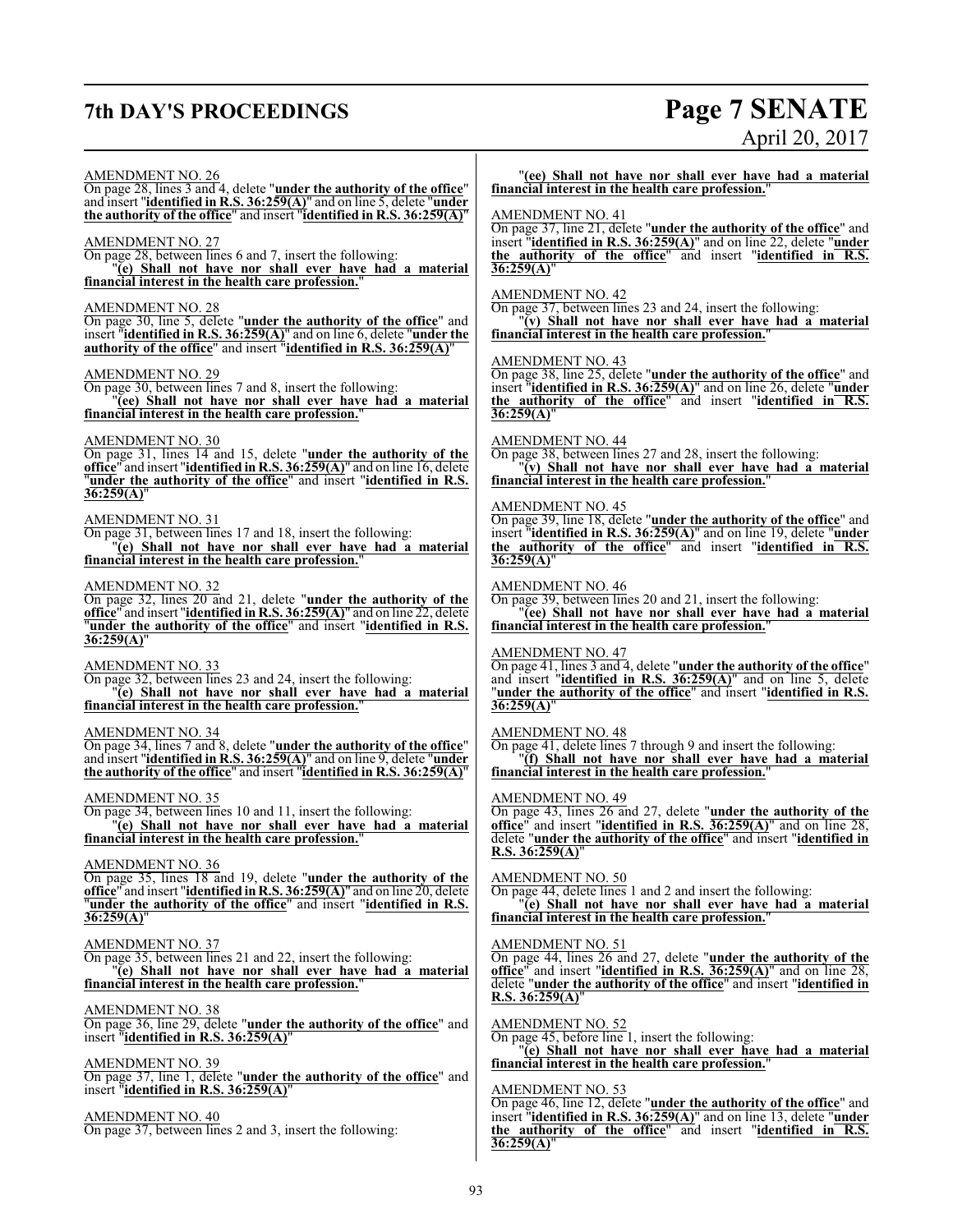# **Page 8 SENATE 7th DAY'S PROCEEDINGS**

AMENDMENT NO. 54

On page 46, between lines 14 and 15, insert the following: "**(ee) Shall not have nor shall ever have had a material financial interest in the health care profession.**"

# AMENDMENT NO. 55

On page 47, line 14, delete "**under the authority of the office**" and insert "**identified in R.S. 36:259(A)**" and on line 15, delete "**under the authority of the office**" and insert "**identified in R.S. 36:259(A)**"

# AMENDMENT NO. 56

On page 47, between lines 16 and 17, insert the following: "**(v) Shall not have nor shall ever have had a material financial interest in the health care profession.**"

# AMENDMENT NO. 57

On page 48, lines 13 and 14, delete "**under the authority of the office**" and insert "**identified in R.S. 36:259(A)**" and on line 15, delete "**under the authority of the office**" and insert "**identified in R.S. 36:259(A)**"

# AMENDMENT NO. 58

On page 48, between lines 16 and 17, insert the following: "**(e) Shall not have nor shall ever have had a material** financial interest in the health care profession.

# AMENDMENT NO. 59

On page 49, line 8, delete "**under the authority of the office**" and insert "**identified in R.S. 36:259(A)**" and on line 9, delete "**under the authority of the office**" and insert "**identified in R.S. 36:259(A)**"

# AMENDMENT NO. 60

On page 49, between lines 10 and 11, insert the following: "**(v) Shall not have nor shall ever have had a material financial interest in the health care profession.**"

# AMENDMENT NO. 61

On page 50, line 20, delete "**under the authority of the office**" and insert "**identified in R.S. 36:259(A)**" and on line 21, delete "**under the authority of the office**" and insert "**identified in R.S. 36:259(A)**"

# AMENDMENT NO. 62

On page 50, between lines 22 and 23, insert the following: "**(v) Shall not have nor shall ever have had a material financial interest in the health care profession.**"

On motion of Senator Mills, the committee amendment was adopted. The amended bill was read by title, ordered engrossed and passed to a third reading.

### **SENATE BILL NO. 104—** BY SENATOR APPEL

AN ACT

To amend and reenact R.S. 37:2163(A)(1), relative to contractors; to provide for bid specifications and requirements; to provide for certain conditions; and to provide for related matters.

Reported with amendments by the Committee on Commerce, Consumer Protection, and International Affairs.

# **SENATE COMMITTEE AMENDMENTS**

Amendments proposed by Senate Committee on Commerce, Consumer Protection and International Affairs to Original Senate Bill No. 104 by Senator Appel

# AMENDMENT NO. 1

On page 1, line 12, change "**by showing**" to "**by displaying**"

# AMENDMENT NO. 2

On page 1, line 17, change "show" to "show **display**"

On motion of Senator White, the committee amendment was adopted. The amended bill was read by title, ordered engrossed and passed to a third reading.

### **SENATE BILL NO. 107—** BY SENATOR WHITE

AN ACT

To enact R.S. 32:1254(O), relative to distribution and sale of motor vehicles; to provide for a licensing exception for speciality vehicle dealers who manufacture wheeled, armored personnel carriers for sale to law enforcement agencies; and to provide for related matters.

Reported with amendments by the Committee on Commerce, Consumer Protection, and International Affairs.

# **SENATE COMMITTEE AMENDMENTS**

Amendments proposed by Senate Committee on Commerce, Consumer Protection and International Affairs to Original Senate Bill No. 107 by Senator White

# AMENDMENT NO. 1

On page 1, line 4, after "agencies;" insert "to provide for an expiration date;"

# AMENDMENT NO. 2

On page 1, at the end of line 15, insert "**The provisions of this Subsection shall expire on July 1, 2018.**"

On motion of Senator White, the committee amendment was adopted. The amended bill was read by title, ordered engrossed and passed to a third reading.

### **SENATE BILL NO. 108—** BY SENATOR WHITE

AN ACT

To enact R.S. 37:1436(E) and (F), relative to licensing and registration of persons engaged in real estate activity; to provide for penalties; to provide for procedures, terms, and conditions; and to provide for related matters.

Reported with amendments by the Committee on Commerce, Consumer Protection, and International Affairs.

# **SENATE COMMITTEE AMENDMENTS**

Amendments proposed by Senate Committee on Commerce, Consumer Protection and International Affairs to Original Senate Bill No. 108 by Senator White

## AMENDMENT NO. 1

On page 1, line 10, after "**violation,**" insert "**beginning from the date of receipt of the cease and desist letter issued by the commission,**"

On motion of Senator White, the committee amendment was adopted. The amended bill was read by title, ordered engrossed and passed to a third reading.

# **Mr. President in the Chair**

# **Rules Suspended**

Senator Carter asked for and obtained a suspension of the rules to recall Senate Bill No. 69 from the Committee on Transportation, Highways and Public Works.

# **SENATE BILL NO. 69—**

BY SENATOR CARTER

AN ACT To enact R.S. 2:2, relative to unmanned aircraft; to provide exclusive jurisdiction to the state in the regulation of such systems; to preempt local ordinances, rules, regulations, and codes; to provide for federal preemption; and to provide for related matters.

On motion of Senator Carter, Senate Bill No. 69 was read by title and recommitted to the Committee on Judiciary C.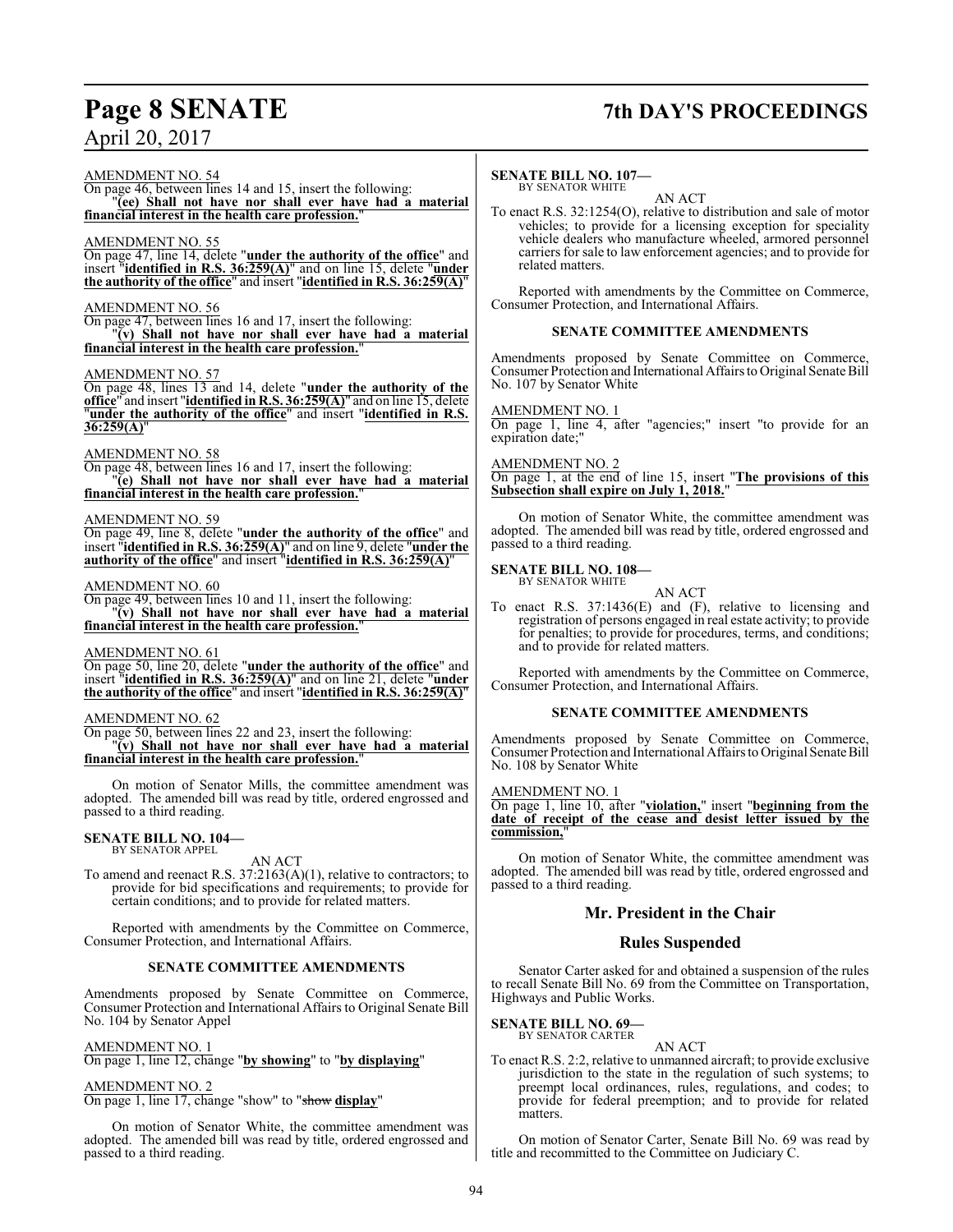# **7th DAY'S PROCEEDINGS Page 9 SENATE**

# April 20, 2017

# **Senate Bills and Joint Resolutions on Third Reading and Final Passage**

# **Bagneris Rule**

Senator Long moved to invoke the rule to temporarily pass over controversial Senate Bills on Third Reading and Final Passage with the intention of taking them up later, in their regular order and to specifically start with Senate Bill No. 52.

Without objection, so ordered.

### **SENATE BILL NO. 52—** BY SENATOR LONG

# AN ACT

To amend and reenact R.S.  $13:5554(G)(1)$  and to enact R.S. 13:5554(FF), relative to the premium costs of group hospital and health insurance for retired sheriffs and retired deputy sheriffs; to provide relative to premium costs for retired sheriffs and retired deputy sheriffs of the Natchitoches Parish Sheriff's Office; to provide for eligibility for payment of premium costs; to provide for applicability; and to provide for related matters.

The bill was read by title. Senator Long moved the final passage of the bill.

# **ROLL CALL**

The roll was called with the following result:

# YEAS

| Mr. President<br>Allain<br>Appel<br>Bishop<br>Boudreaux<br>Carter<br>Chabert<br>Claitor<br>Cortez<br>Donahue<br>Erdey | Fannin<br>Gatti<br>Hewitt<br>Johns<br>LaFleur<br>Lambert<br>Long<br>Luneau<br>Milkovich<br>Mills<br>Mizell | Morrell<br>Morrish<br>Peacock<br>Riser<br>Smith, G.<br>Tarver<br>Thompson<br>Walsworth<br>Ward<br>White |
|-----------------------------------------------------------------------------------------------------------------------|------------------------------------------------------------------------------------------------------------|---------------------------------------------------------------------------------------------------------|
| Total - 32                                                                                                            | <b>NAYS</b>                                                                                                |                                                                                                         |
| Total - 0                                                                                                             | <b>ABSENT</b>                                                                                              |                                                                                                         |
| Barrow<br>Colomb                                                                                                      | Martiny<br>Perry                                                                                           | Peterson<br>Smith, J.                                                                                   |

The Chair declared the bill was passed and ordered it sent to the House. Senator Long moved to reconsider the vote by which the bill was passed and laid the motion on the table.

### **SENATE BILL NO. 64—** BY SENATOR GATTI

Total - 6

AN ACT

To amend and reenact R.S. 3:2463(C) and (E) and to enact R.S. 3:2462(6), (7), and (8) and 2465( $\hat{E}$ ) and  $\hat{F}$ ), relative to animal shelter operating procedures; to authorize animal shelters to post pictures of animals on a social media account or website; to require inspectors and shelter personnel to attend annual training; to require animal shelters to implement a seventy-two hour minimum hold time for stray animals; to provide for definitions; and to provide for related matters.

# **Floor Amendments**

Senator Long submitted the following amendments on behalf of Senator Martiny.

# **SENATE FLOOR AMENDMENTS**

Amendments proposed by Senator Martiny on behalf of the Legislative Bureau to Engrossed Senate Bill No. 64 by Senator Gatti

AMENDMENT NO. 1

On page 1, line 17, following beginning of line and before "**expected**" change "**will not be**" to "**is not**"

On motion of Senator Long, the amendments were adopted.

# **Floor Amendments**

Senator Fannin proposed the following amendments.

# **SENATE FLOOR AMENDMENTS**

Amendments proposed by Senator Fannin to Engrossed Senate Bill No. 64 by Senator Gatti

AMENDMENT NO. 1 On page 1, line 2, change "R.S. 3: 2462(6), (7), and (8)" to "R.S.  $3:2462(6)$ "

AMENDMENT NO. 2 On page 1, line 3, after "2465(E)" delete "and  $(F)$ "

AMENDMENT NO. 3 On page 1, line 5, after "training;" delete the remainder of the line

AMENDMENT NO. 4 On page 1, line 6, delete "to implement a seventy-two hour minimum hold time for stray animals;"

AMENDMENT NO. 5 On page 1, delete line 10 and insert "3:2462(6) and 2465(E) are hereby enacted to read as follows:"

AMENDMENT NO. 6 On page 1, delete lines 15 through 17 in their entirety

AMENDMENT NO. 7 On page 2, line 1, change "**(7)**" to "**(6)**"

AMENDMENT NO. 8 On page 2, delete lines 9 through 10 in their entirety

# AMENDMENT NO. 9

On page 2, at the end of line 22, insert the following: "**The training requirement shall apply only if an online training option is available.**"

# AMENDMENT NO. 10

On page 3, at the end of line 2, insert the following: "**The training requirement shall apply only if an online training option is available.**"

# AMENDMENT NO. 11

On page 3, delete lines 9 through 16 in their entirety

On motion of Senator Fannin, the amendments were adopted.

The bill was read by title. Senator Gatti moved the final passage of the amended bill.

# **ROLL CALL**

The roll was called with the following result:

# YEAS

Mr. President Fannin Morrish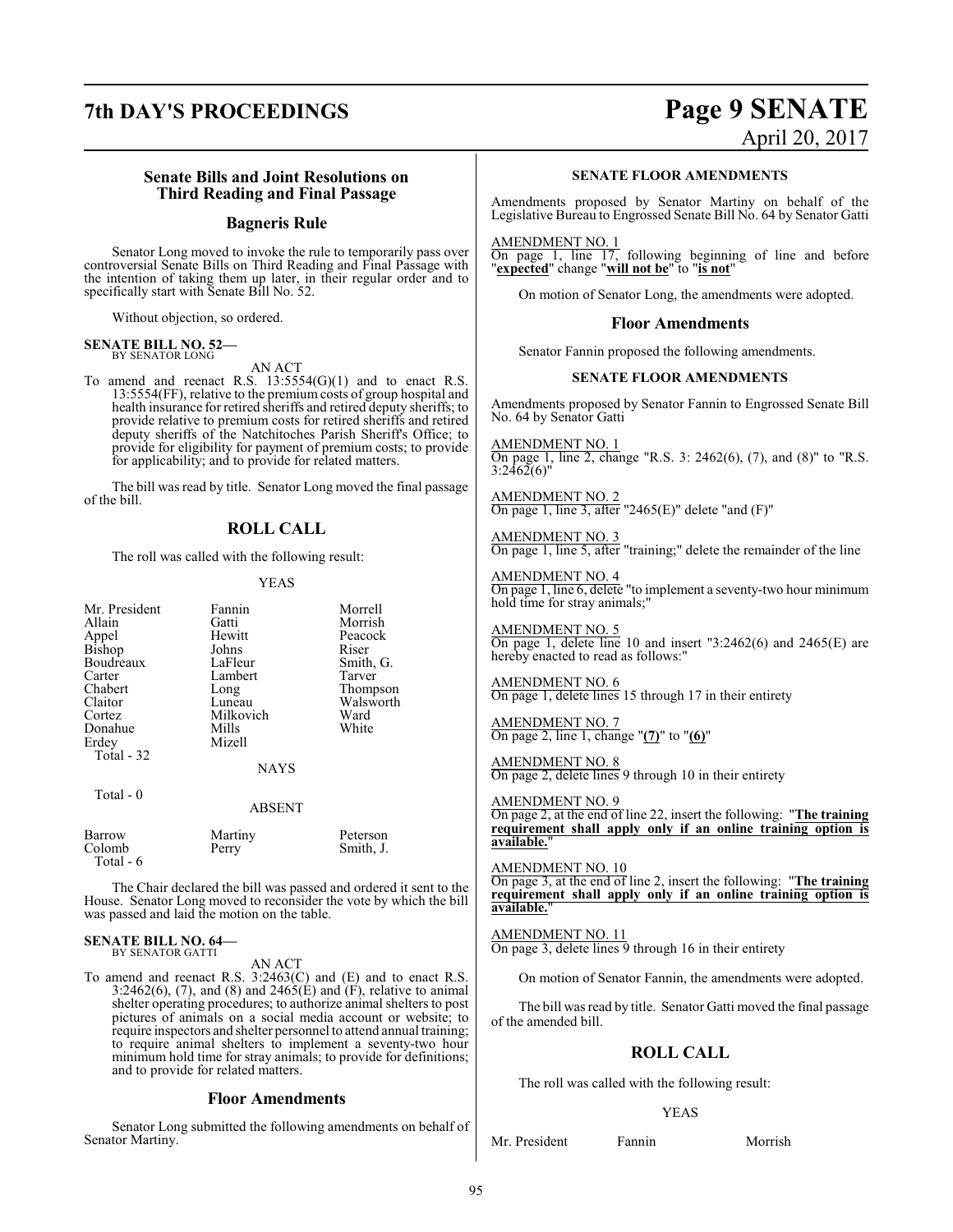| Allain     | Gatti         | Peacock   |
|------------|---------------|-----------|
| Appel      | Hewitt        | Peterson  |
| Barrow     | Johns         | Riser     |
| Bishop     | LaFleur       | Smith, G. |
| Boudreaux  | Lambert       | Tarver    |
| Carter     | Long          | Thompson  |
| Chabert    | Luneau        | Walsworth |
| Claitor    | Milkovich     | Ward      |
| Cortez     | Mills         | White     |
| Donahue    | Mizell        |           |
| Erdey      | Morrell       |           |
| Total - 34 |               |           |
|            | <b>NAYS</b>   |           |
| Total $-0$ |               |           |
|            | <b>ABSENT</b> |           |
| Colomb     | Perry         |           |

Colomb Perry Martiny Smith, J. Total - 4

The Chair declared the amended bill was passed, ordered reengrossed and sent to the House. Senator Gatti moved to reconsider the vote by which the bill was passed and laid the motion on the table.

# **SENATE BILL NO. 195—**

BY SENATOR CORTEZ

AN ACT

To amend and reenact the introductory paragraph of R.S. 4:152(A) and to enact R.S. 4:152(C), relative to the suspension of racing privileges; to require the Louisiana State Racing Commission to suspend a permittee who has a final and definitive judgment rendered against him mandating payment of past due financial obligations to any individual or business for the boarding of horses; to require the clerk of court to send a certified copy of the final and definitive judgment to the commission; to provide for the suspension period; and to provide for related matters.

The bill was read by title. Senator Cortez moved the final passage of the bill.

# **ROLL CALL**

The roll was called with the following result:

# YEAS

| Mr. President | Fannin<br>Morrish |           |
|---------------|-------------------|-----------|
| Allain        | Gatti             | Peacock   |
| Appel         | Hewitt            | Peterson  |
| Barrow        | Johns             | Riser     |
| <b>Bishop</b> | LaFleur           | Smith, G. |
| Boudreaux     | Lambert           | Tarver    |
| Carter        | Long              | Thompson  |
| Chabert       | Luneau            | Walsworth |
| Claitor       | Milkovich         | Ward      |
| Cortez        | Mills             | White     |
| Donahue       | Mizell            |           |
| Erdey         | Morrell           |           |
| Total - 34    |                   |           |
|               | <b>NAYS</b>       |           |
| Total $-0$    |                   |           |
|               | ABSENT            |           |
| Colomb        | Perry             |           |
| Martiny       | Smith, J.         |           |

Total - 4

# **Page 10 SENATE 7th DAY'S PROCEEDINGS**

The Chair declared the bill was passed and ordered it sent to the House. Senator Cortez moved to reconsider the vote by which the bill was passed and laid the motion on the table.

**SENATE BILL NO. 213—**

BY SENATOR GARY SMITH

AN ACT

To amend and reenact R.S. 16:516(A), relative to district attorneys; to provide for the payment of group health insurance premiums for certain retired district attorneys; and to provide for related matters.

The bill was read by title. Senator Gary Smith moved the final passage of the bill.

# **ROLL CALL**

The roll was called with the following result:

# YEAS

| Mr. President        | Erdey       | Mizell    |
|----------------------|-------------|-----------|
| Allain               | Fannin      | Morrish   |
| Appel                | Gatti       | Peacock   |
| <b>Barrow</b>        | Hewitt      | Riser     |
| Bishop               | Johns       | Smith, G. |
| Boudreaux            | LaFleur     | Tarver    |
| Carter               | Lambert     | Thompson  |
| Chabert              | Long        | Walsworth |
| Claitor              | Luneau      | Ward      |
| Cortez               | Milkovich   | White     |
| Donahue              | Mills       |           |
| Total - 32           |             |           |
|                      | <b>NAYS</b> |           |
| Total - 0            |             |           |
|                      | ABSENT      |           |
| Colomb               | Morrell     | Peterson  |
| Martiny<br>Total - 6 | Perry       | Smith, J. |

The Chair declared the bill was passed and ordered it sent to the House. Senator Gary Smith moved to reconsider the vote by which the bill was passed and laid the motion on the table.

### **SENATE BILL NO. 234—** BY SENATOR LAFLEUR

AN ACT

To amend and reenact Code of Criminal Procedure Article 323(B), relative to bail; to provide that a secured personal surety specifically relate to identified property; and to provide for related matters.

The bill was read by title. Senator LaFleur moved the final passage of the bill.

# **ROLL CALL**

The roll was called with the following result:

# YEAS

Mr. President Fannin Morrish<br>Allain Gatti Peacock Allain Gatti Peacock Hewitt Peterson<br>
Johns Riser Barrow Johns<br>Bishop LaFleur LaFleur Smith, G.<br>Lambert Tarver Boudreaux Lamb<br>Carter Long

Thompson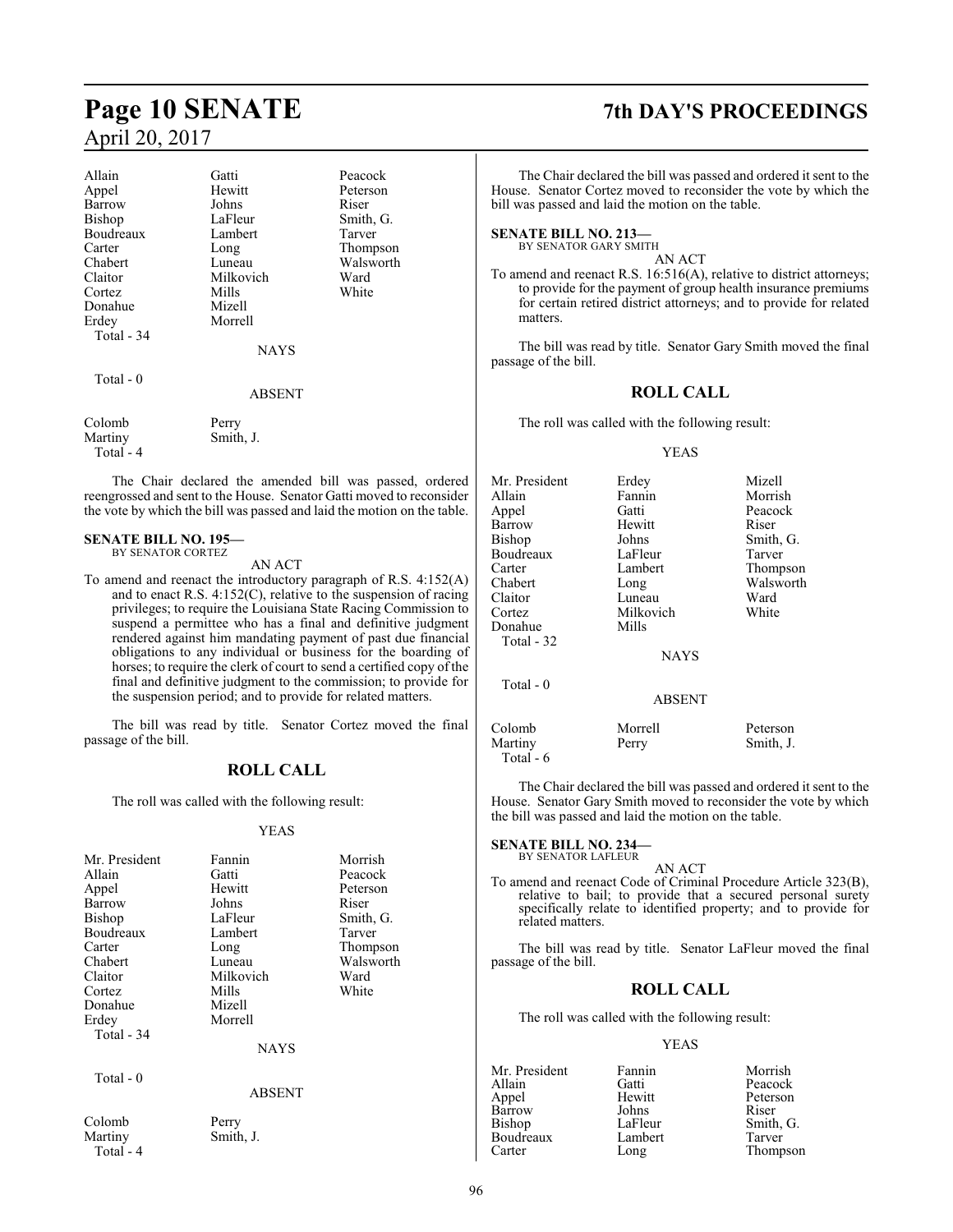| Chabert    | Luneau    | Walsy |
|------------|-----------|-------|
| Claitor    | Milkovich | Ward  |
| Cortez     | Mills     | White |
| Donahue    | Mizell    |       |
| Erdey      | Morrell   |       |
| Total - 34 |           |       |

Total - 0

Luneau Walsworth<br>
Milkovich Ward Milkovich Ward<br>
Mills White Mizell Morrell

ABSENT

Smith, J.

NAYS

Colomb Perry<br>Martiny Smith

Total - 4

The Chair declared the bill was passed and ordered it sent to the House. Senator LaFleur moved to reconsider the vote by which the bill was passed and laid the motion on the table.

# **Rules Suspended**

Senator Long asked for and obtained a suspension of the rules to revert to the Morning Hour.

# **Introduction of Senate Concurrent Resolutions**

**SENATE CONCURRENT RESOLUTION NO. 38—** BY SENATOR MORRELL AND REPRESENTATIVE MORENO

A CONCURRENT RESOLUTION

To create the Task Force on Secure Care Standards and Auditing to develop standards and procedures for the operation and auditing of secure care facilities in Louisiana.

The resolution was read by title and placed on the Calendar for a second reading.

# **Privileged Report of the Committee on Senate and Governmental Affairs**

# **ENROLLMENTS**

Senator Peterson, Chairman on behalf of the Committee on Senate and Governmental Affairs, submitted the following report:

# April 20, 2017

To the President and Members of the Senate:

I am directed by your Committee on Senate and Governmental Affairs to submit the following report:

The following Senate Concurrent Resolutions have been properly enrolled:

# **SENATE CONCURRENT RESOLUTION NO. 25—**

BY SENATORS CLAITOR AND ALARIO AND REPRESENTATIVES FOIL AND STEVE CARTER A CONCURRENT RESOLUTION

To urge and request the citizens of Louisiana to recognize the lifesaving benefits of routine colorectal screening examinations and schedule such examinations as deemed appropriate by their physicians.

# **SENATE CONCURRENT RESOLUTION NO. 26—** BY SENATOR WALSWORTH AND REPRESENTATIVE HOFFMANN A CONCURRENT RESOLUTION

To designate April 20, 2017, as Alzheimer's Awareness Day at the state capitol and express the continued support of the Louisiana Alzheimer's Disease Task Force's Final Report and the implementation of its recommendations.

# **7th DAY'S PROCEEDINGS Page 11 SENATE** April 20, 2017

# **SENATE CONCURRENT RESOLUTION NO. 28—** BY SENATOR GARY SMITH AND REPRESENTATIVE GREGORY MILLER A CONCURRENT RESOLUTION To commend Cara Ursin, a senior at Destrehan High School, on receipt of the Louisiana Gatorade Player of the Year for Girls Basketball award for the third consecutive year. **SENATE CONCURRENT RESOLUTION NO. 29—**<br>BY SENATOR GARY SMITH AND REPRESENTATIVE GREGORY<br>MILLER A CONCURRENT RESOLUTION To commend the players and coaches of the Destrehan High School LadyCats upon winning the Louisiana High School Athletic Association Class 5A girls basketball state championship title and to congratulate the LadyCats on an outstanding 2016-2017 perfect season. **SENATE CONCURRENT RESOLUTION NO. 30—** BY SENATOR MORRELL AND REPRESENTATIVES BAGNERIS AND **BOUIE** A CONCURRENT RESOLUTION To memorialize Congress to create a reliable, predictable stream of resources to address deferred maintenance needs in America's National Park System and to designate April 15, 2017, through April 23, 2017, as "National Park Week" in Louisiana. **SENATE CONCURRENT RESOLUTION NO. 32—**<br>BY SENATORS ALARIO, ALLAIN, APPEL, BARROW, BISHOP,<br>BOUDREAUX, CARTER, CHABERT, CLAITOR, COLOMB, CORTEZ,<br>DONAHUE, ERDEY, FANNIN, GATTI, HEWITT, JOHNS, LAFLEUR,<br>LAMBERT, LONG, LUNEAU, M A CONCURRENT RESOLUTION To commend and congratulate the coaches, gymnasts, and staff ofthe LSU Women's Gymnastics Team for a record-setting season. **SENATE CONCURRENT RESOLUTION NO. 33—**<br>BY SENATOR PEACOCK AND REPRESENTATIVE SEABAUGH A CONCURRENT RESOLUTION To designate May 17, 2017, as Diffuse Intrinsic Potine Glioma Awareness Day in the state of Louisiana and to raise awareness of this devastating childhood cancer. **SENATE CONCURRENT RESOLUTION NO. 34—** BY SENATOR PEACOCK AND REPRESENTATIVE SEABAUGH A CONCURRENT RESOLUTION To commend the librarians, staff, and administrators of the Shreve Memorial Library upon receipt of the designation, "Most Impressive Library in the state of Louisiana" from Reader's Digest. **SENATE CONCURRENT RESOLUTION NO. 35—** BY SENATOR PEACOCK AND REPRESENTATIVE SEABAUGH A CONCURRENT RESOLUTION To commend Seborn E. Woods, MD upon his lengthy career as an extraordinary physician ofinternal medicine and to congratulate him on the occasion of his retirement. Respectfully submitted, KAREN CARTER PETERSON Chairman The foregoing Senate Concurrent Resolutions were signed by the President of the Senate. **ATTENDANCE ROLL CALL** PRESENT Mr. President Fannin Morrish<br>Allain Gatti Peacock Allain Gatti Peacock Hewitt Peterson<br>Johns Riser

Barrow Johns<br>Bishop LaFleur

Smith, G.